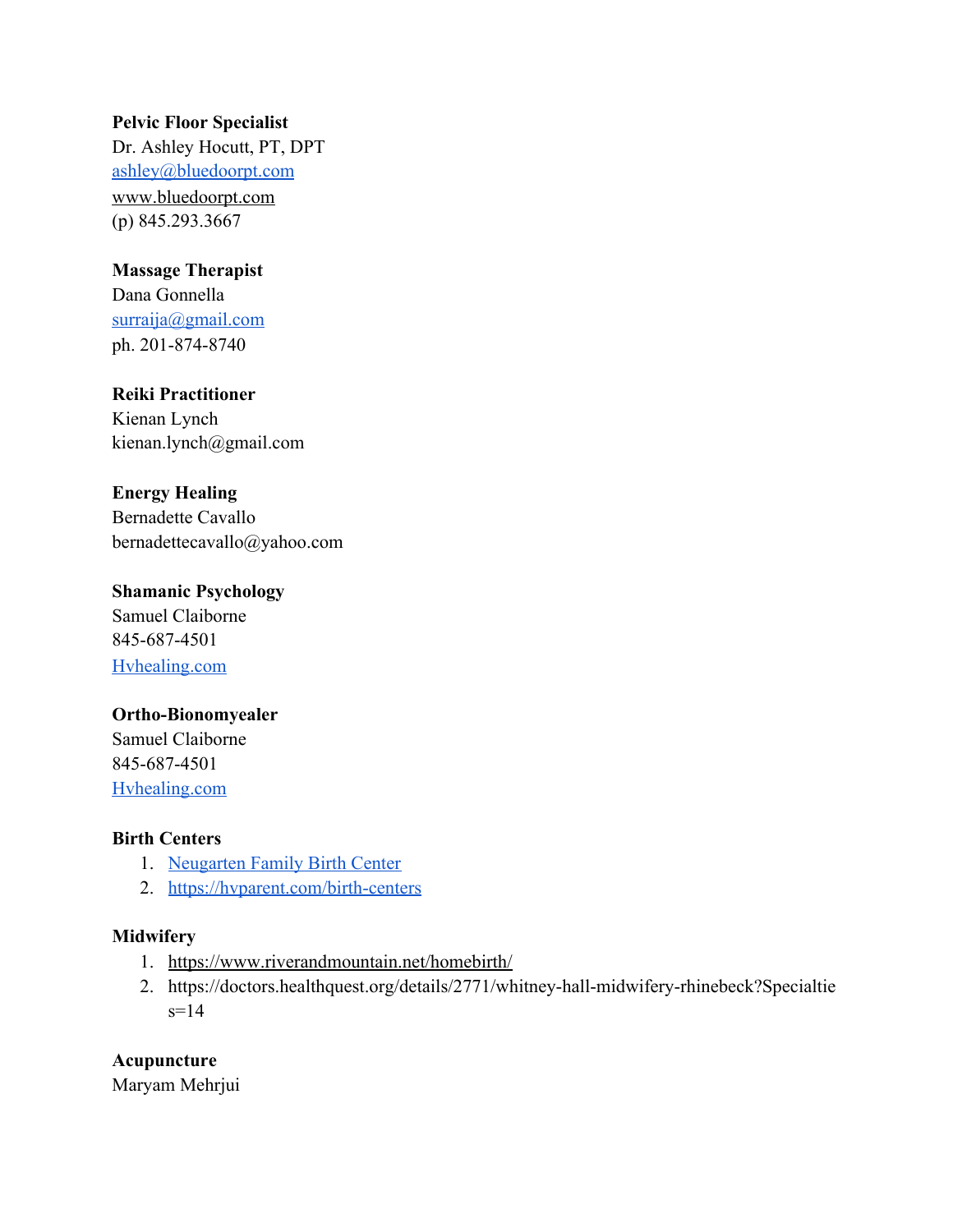info@heartbodymindacu.com [www.HeartBodyMindAcu.com](http://www.heartbodymindacu.com/)

**Pediatricians** https://www.bambini-peds.com/

**Community Services & Programs** <https://www.awesomefoundation.org/en/chapters/newburgh>

**Somatic Therapy** Claire Owens http://somatictherapypractice.com/ [owenscl@gmail.com](mailto:owenscl@gmail.com)

## **Cranial Sacral Therapy**

Patricia Mader 347-336-2091 Cell patriciamadercst@gmail.com [www.iahp.com/patriciamader](http://www.iahp.com/patriciamader)

### **Therapy**

Nicole Wagner, LCSW, CPD [lotuspsych.com](http://lotuspsych.com/) 914.505.7855 ext. 5

## **Mom Groups**

https://moms.lotuspsych.com

## **Prenatal Yoga**

- 1. [www.bibilorenzetti.com](http://www.bibilorenzetti.com/)
- 2. <https://www.stonewaveyoga.com/>

## **Breastfeeding support groups**

- 1. <http://waddlenswaddle.com/services/breastfeedingsupport>
- 2. <https://lllusa.org/locator/>

## **Childbirth education Classes**

<http://beaconbirth.com/healthychildbirthclass.php>

#### **Meditation Classes**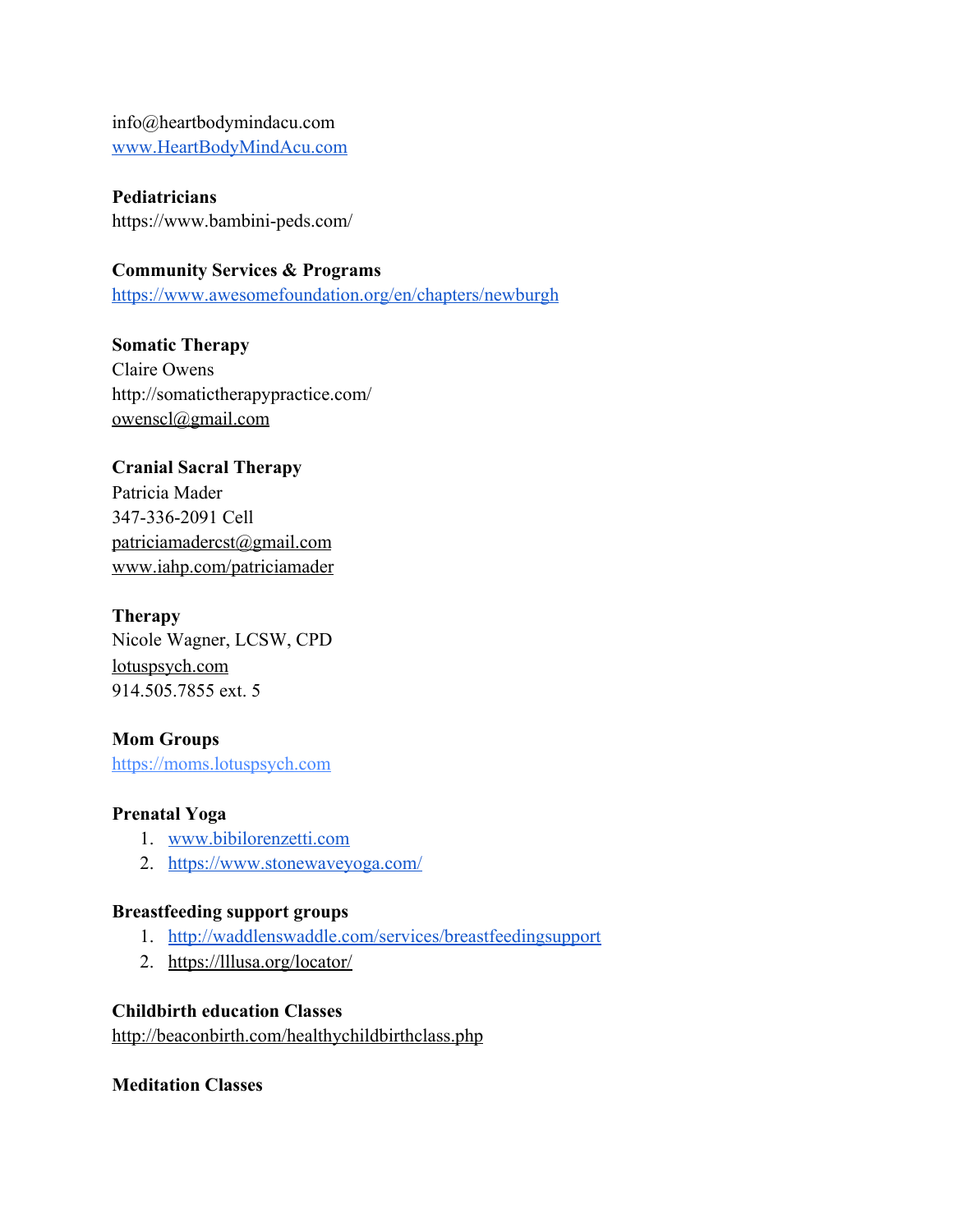Paul Weinfield <https://paulweinfield.com/meditation>

### **Ayurveda Practitioners**

- 1. Kate O'Donell <http://www.kateodonnell.yoga/>
- 2. Maria Rubinate [mariarubinate@yahoo.com](mailto:mariarubinate@yahoo.com)

#### **Daycare**

- 1. <https://www.randolphschool.org/>
- 2. <https://mountainlaurel.org/>

## **Chiropractor**

<https://www.goinnate.com/>

## **Reflexology**

Julia Reimer Nationally Certified Foot Reflexologist T: 914-564-1240

## **Health Food stores**

Nature's Pantry <http://naturespantryhv.com/>

## **Yoga Studios**

1. Ashtanga Yoga Newburgh <https://www.bibilorenzetti.com/newburgh> 2. Alma Yoga <https://almayogany.com/> 3. BeBhakti <http://bebhaktiyoga.com/> 4. Beacon Yoga <https://beaconyogacenter.org/>

# **Postpartum Doulas** <https://www.wyldbirthandpostpartum.com/>

**Placenta services**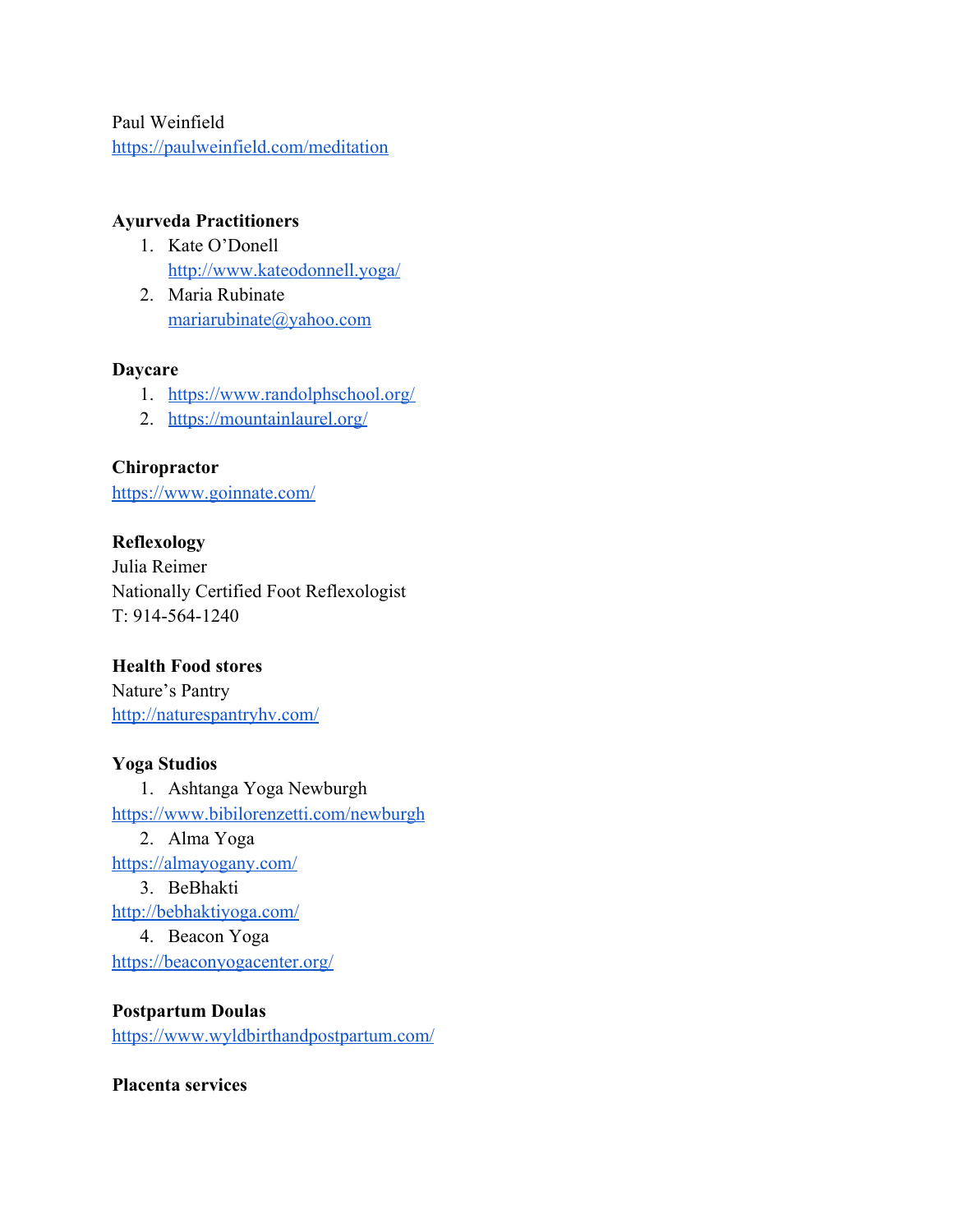#### <http://waddlenswaddle.com/hudsonriverdoulas>

**Lactation Consultants** <http://waddlenswaddle.com/services/breastfeedingsupport>

### **Diaper Services**

<https://www.babybegreendiaperservice.com/>

## **Doulas in other areas** [westchesterdoulacare.com](http://westchesterdoulacare.com/)

**WIC Programs** <https://www.wicprograms.org/ci/ny-beacon>

#### **Helpful sites for pregnancy** <http://www.childbirthconnection.org/>

**Cesarean Information** <https://www.ican-online.org/>

## **Vbac Information** <https://vbacfacts.com/> <https://youtu.be/ZGmjEtvM7B8>

**Reflexology** Julia Reimer Nationally Certified Foot Reflexologist T: 914-564-1240

**Baby Sleep** [www.takingcarebabies.com](http://www.takingcarebabies.com/)

#### **Breastfeeding information**

Breastfeeding Inc. – www.breastfeedinginc.ca (video clips) Breastfeeding Made Simple – www.Breastfeedingmadesimple.com Baby-Led Breastfeeding – The Mother-Baby Dance DVD – http://www.geddesproduction.com/breastfeeding-baby-led.php The Magical Hour DVD – <http://magicalhour.com/index.html>

#### **Postpartum online resource**

Mother-Baby Behavioral Sleep Laboratory – http://cosleeping.nd.edu/ Postpartum Progress – http://www.postpartumprogress.org/ Postpartum Support International – www.postpartum.net